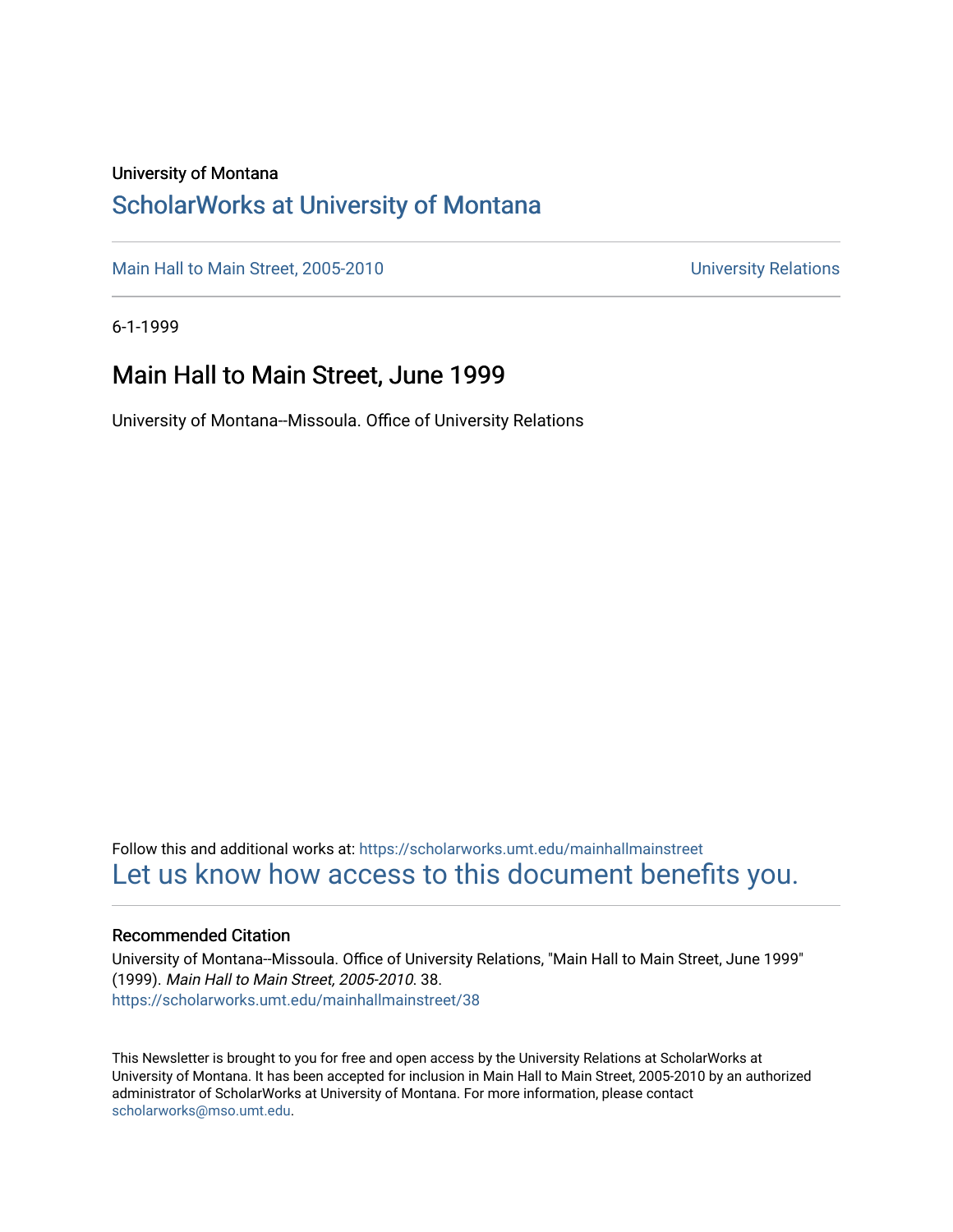





Vol. 5, No. 6 Connecting Campus and Community June 1999

# Talking Ted *Media mogul discusses business, journalism with UM students*

planet's population is out of<br>hasn't owned up to its history of ethnic<br>cleansing according to media mogul uclear war is a real possibility, the planet's population is out of control and the United States cleansing, according to media mogul Ted Turner, who spoke last month at The University of Montana.

The high-energy vice president of Time Warner Inc., the nation's largest media company, visited UM's business and

Native Americans for 400 years," he said. "We are holding ourselves up as paragons of virtue at a time when we haven't properly dealt with it.

Turner appeared impressed with the journalism school's attention to Indian issues and efforts to recruit Indian students.

'Thank you for trying in your way, at this university, to (give) Native Ameriing CD-ROM design, a virtual tour of the building, videoconferencing and Internet courses.

Turner said the Internet is having a big influence on traditional media.

We are wrestling with what the impact will be," he said. 'We think the fastest impacts will be in newspapers."

Technology is making modern life go too fast, Turner said. "I'm glad <sup>I</sup> lived in

journalism schools on May 24. At each

school, Turner viewed presentations of student work, answered questions about his experiences at the helm of a communications



empire and shared his views on a variety of topics.

Turner and his son, Beau, were on Campus at the invitation of their friends, Dennis and Phyllis Washington, who are strong UM supporters.

In front of a packed audience in the Journalism Building auditorium, the billionaire activist and Montana landowner described his three passions: peace, population and the environment.

Following a presentation about the journalism school's Native News Honors Project — a newspaper supplement and television documentary that investigate Indian issues in Montana — Turner noted the hypocrisy of the United States.

'We are fighting to prevent ethnic cleansing in Yugoslavia, but we were guilty of doing the same thing to



cans an opportunity to come into journalism," he said. "(The presentation) was very interesting, and <sup>I</sup> applaud you very much."

Though he said he is not a journalist, Turner gave journalism students some advice: "Take whatever job you can, and do the best you know how. And like cream, if you are good you will rise to the top, and if you're not, you will sink to the bottom. Work hard and don't accept failure as an option."

Turner also provided advice during his visit to the School of Business Administration, giving away his secret of business success: "Have your expenses be less than your income.

While in the Gallagher Building, Turner watched student presentations on experiential learning and types of technology used in the school, includ-



the generation <sup>I</sup> did." Worries about future generations spur Turner's renowned philanthropy. Through the Turner Foundation, he has given millions of dollars to environmental causes and charities. In

1997 he announced a \$1 billion gift to the United Nations for programs that benefit women, children and population programs.

"Every species that gets out of control is brought back into line by disease and starvation," he said. "And that will happen to us. It's already happening to us. Half the people in the world are going to bed without a full caloric content.

Turner fears a future that resembles the movie "Road Warrior," where humans fight "over the last tins of food and gas in the desert," he said.

"It's not a scenario <sup>I</sup> would like to see for the future of humanity. We are so smart and so brave, and have done so many incredible things. We have it in our power to be better than we are." *—Patia Stephens*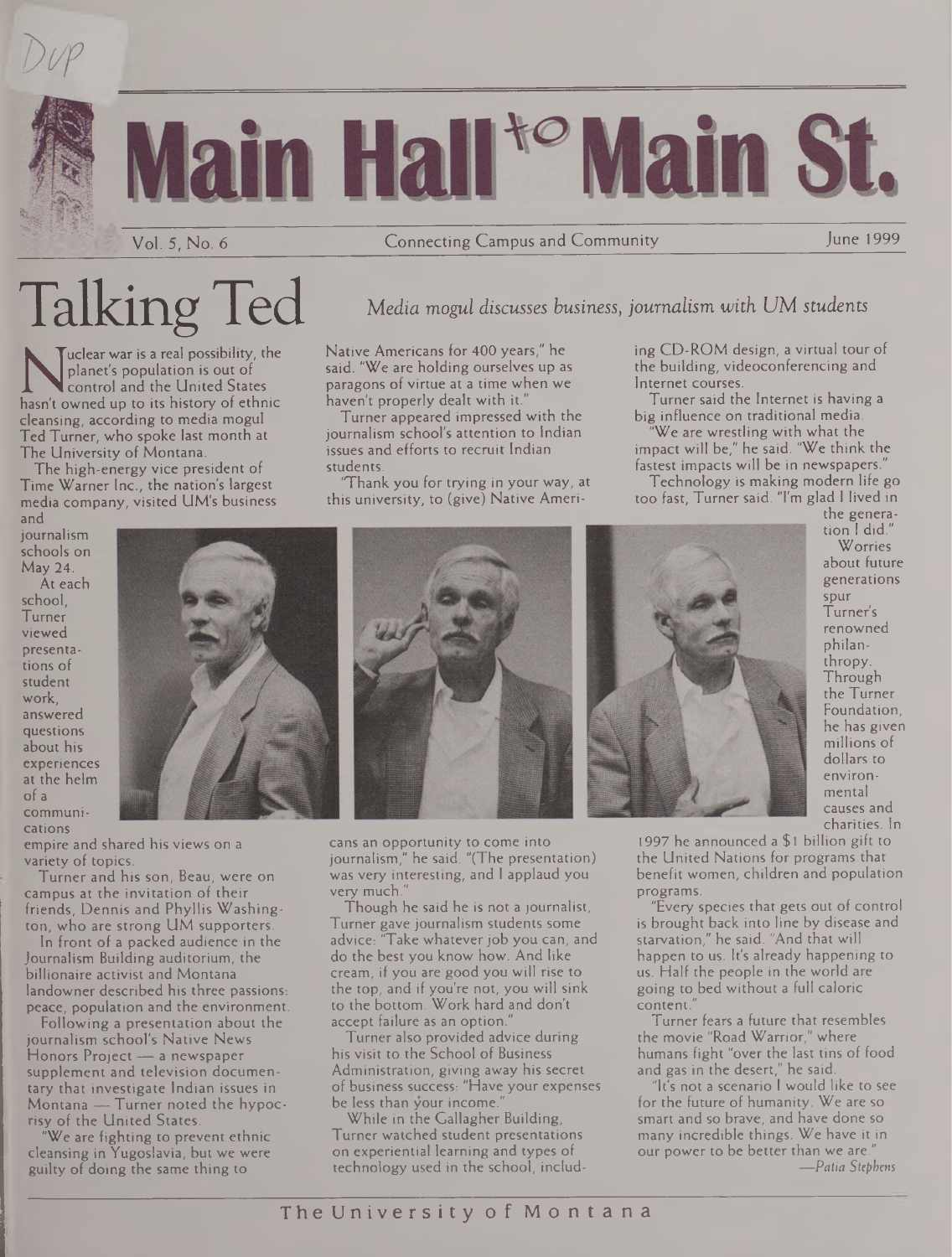# Students dirty hands in service-learning project

The sun is making an uncharacteristic late spring appearance,<br>
casting its brilliant warmth over<br>
the half-acre garden that sits on the<br>
flat plain of the Rattlesnake valley he sun is making an uncharacteristic late spring appearance, casting its brilliant warmth over flat plain of the Rattlesnake valley. Next to rows of cool-weather vegetables — spinach, lettuce, kale — a group of students sits companionably on the ground, running their hands through beds of rich, dark earth.

The students are weeding the beds to fulfill a service-learning requirement in Kathy Humphries' summer semester nutrition class at UM. The class, HHP 236N, is one of about two dozen each year at the University that ask students to learn, in part, by providing volunteer labor in the community.

"We use the community as our laboratory," Humphries said. "You come out here and you can feel the sun and the heat and the humidity. You can see how the plants are doing the work."

During the students' eight-hour service-learning project, they will have the chance to relate what they learn in class to the real world. Here, in one of Garden City Harvest's community plots, the students learn firsthand where food comes from. They learn about the relationship between nutrition and good health, about phytochemicals and vitamins. And because Garden City Harvest provides fresh produce to the

Missoula Food Bank, the students also learn about issues of hunger.

"The idea with service learning is not to just go do the project, but to help the students make the connection with what they're doing," Humphries said.

Initially, some students are not thrilled about the prospect of doing volunteer work.

"They say, 'I'm paying tuition and you're making me dig in the dirt." Humphries said.

But digging in the dirt eventually wins them over, as they see how the hands-on labor adds to their learning experience.

"By the time the students are done with it, they are almost all excited about it," Humphries said. "Last year we had a lot of students who kept on after the class was over. They liked it."

Ginny Kokorudz, her fingers sifting soil as she culls out weeds, said she has previously done volunteer work, but never understood the full meaning until she took a class that included service learning.

"I think it's the best way to learn," Kokorudz said. "Getting out and putting your learning to work is most helpful. And it gives you a feeling of giving back to the community."

The garden's supervisor, Greg Price, said the donated time makes a big difference in the community.

"It certainly benefits the garden,"



**Student volunteers from a UM nutrition class pitch in to pull weeds at Garden City Harvest's Rattlesnake plot.**

Price said. He also said it's important for young people — many of whom have never grown anything themselves — to make the connection between food and the earth.

"They get to see where nutrition comes from — which is dirt," he said. "I don't think people make that connection. We just know we go to the supermarket and pick things off shelves."

*—Patia Stephens*

# Pros say J-School makes the grade

The UM School of Journalism produces excellent graduates who are "soundly trained in the fundamentals of print journalism," according to a recent evaluation issued by the Pacific Northwest Newspaper Association.

The organization backed up its vote of confidence with a \$10,000 award to the journalism school.

Four representatives of PNNA were on campus in early March to evaluate the journalism school's program and success at turning out students well-prepared for newspaper jobs.

"The school's commitment almost exactly matches PNNA's philosophy," the report said, adding that UM "continues to be a model for journalism programs that meet or exceed PNNA expectations."

The journalism school will use the award money to upgrade computer labs so that it can better train studentsin reporting, editing, design and photojournalism.

The report noted that classes at UM provide hands-on opportunities and make real-life demands.

Teachers stress deadlines," it said. "And

many of the teachers were described by students astough, butcompassionate, great role-models for the real world where the best city editors exhibit both qualities."

The report singled out the "impressive effort" of the continuing Native News Honors Project, in which top students produce a 32-page newspapersupplement on Indian issues in Montana.

Areas of concern mentioned in the report included diminishing levels of state funding, the danger of faculty burnout due to a high student advisory load and increasingly inadequate facilities.

UM is well ahead of the curve in some areas, including teaching design, photojournalism and computer-assisted reporting, the report said.

PNNA represents about 60 newspapers in the Pacific Northwest region, which comprises Montana, Idaho, Washington, Oregon, Alaska, Utah and British Columbia. Along with promoting the newspaper industry, it evaluates schools and provides financial support to those that uphold its high standards.

#### *—Patia Stephens*

# Who's paying for the construction?

*The President's Office has compiled a list ofthe mostfrequently asked questions and answers about the University, including the following. Future newsletters will carry others.*

**Question:** The University has spent more than \$130 million on building projects during the last five years. What percentage of that money came from the taxpayers, from University bonds and from private donations?

**Answer:** \$145 million has been spent for construction and renovation of facilities on UM's four campuses. Of that amount 24 percent came from state funds, 11 percent from private donations, 62 percent from the issuance of revenue bonds and 3 percent from University local funds.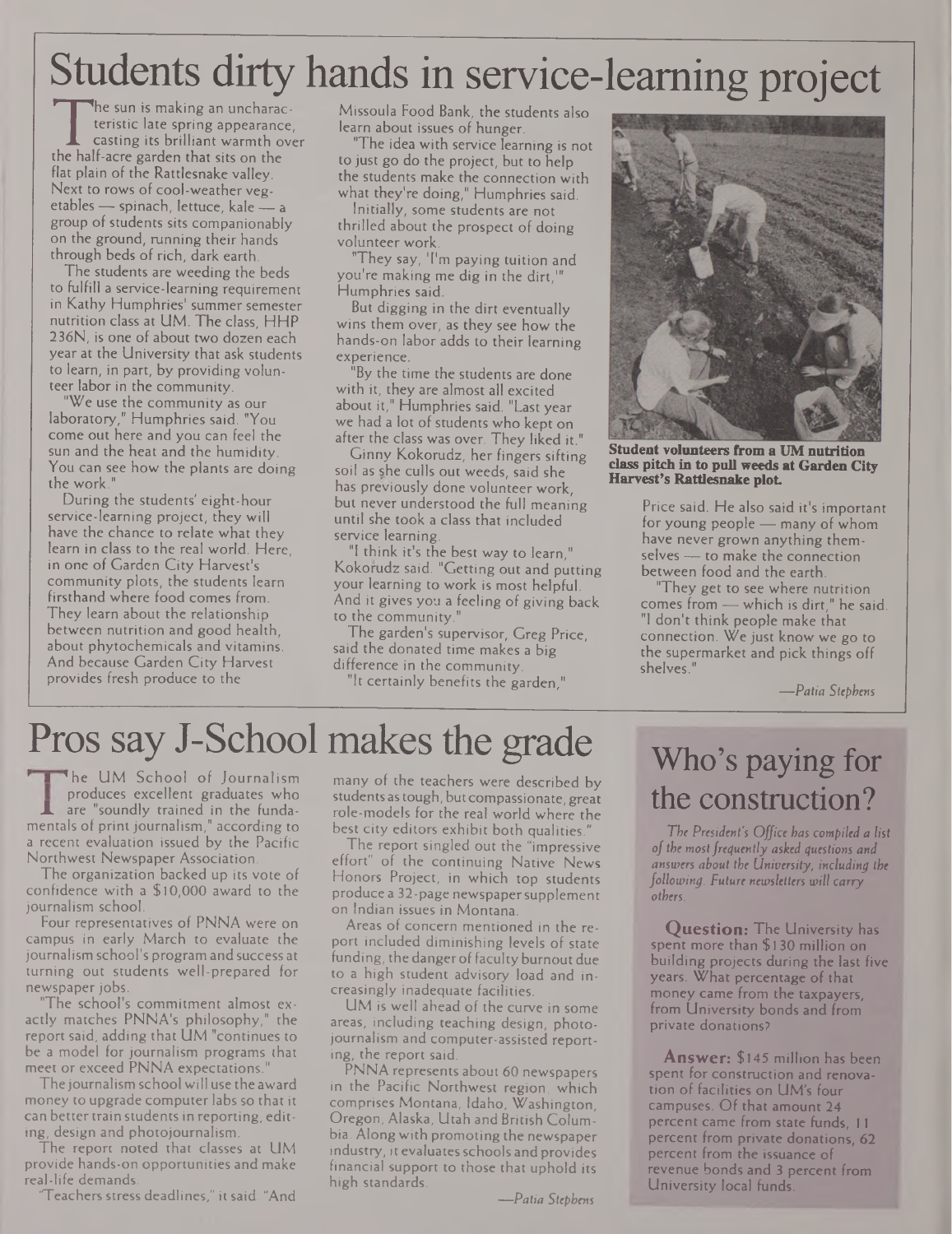

**KUFM Kudos—**UM's Broadcast Media Center and KUFM-TV Montana Public Television collected eight national awards for television programs in two awards competitions. Producer John Twiggs won two awards of excellence from the Videographer Awards for his productions "Growing Up in Japan," featuring a Missoula middle school's trip to Japan, and the continuing series "How the West Is Fun: Artists in the West," which featured Missoula middle school students interacting with Montana artists Beth Lo, Monte Dolack and Larry Pimie. The "How the West Is Fun" series also claimed three Telly awards. In addition, UM television producers won awards for "Backroads of Montana: Pancakes and Polo" and for an informational video on the Montana Freedom of Information Hotline.

**Outdoors Programs—**Outer space, forensics and lasers are just a few of the areas kids can explore this summer during a host of programs offered by the Montana Natural History Center. The Summer Science Discovery Program and Nature Discovery Day Camps let children of all ages experience the fun and fascination of the natural world. The Montana Natural History Center has recruited experts from UM and the Missoula community to teach a variety of natureand science-related topics. The Summer Science Discovery Program features more than a dozen weeklong, half-day sessions for students ages 8 to 15, depending on the class. Most classes cost \$52 for MNHC members and \$60 for nonmembers. Nature Discovery Day Camps are for children ages 7 to <sup>11</sup> and feature six weeklong sessions from July 5 through Aug. 13. The cost per week is \$100 for members and \$125 for nonmembers. For a catalog and registration form, call (406) 327-0405.

**Panamanian Ties—**The UM-based Montana World Trade Center has received a \$6,000 grant to establish relations with trade and environmental officials in Panama. The U.S. Trade and Development Agency grant will be used to bring the Panamanian ministers of commerce and environment to Montana this summer. During the visit Panamanian officials will have opportunities to meet with Montana leaders and environmental companies. For more information, call MWTC's Phil McCreedy at (406) 243-6983.

**Folk, Blues—**Legendary folk singer Joan Baez will bring her distinctive acoustic sound to a Missoula audience this summer when she performs at the University Theatre Thursday, July 27. Special guest Chris Smither will kick off the Baez concert at 8 p.m. Two nights later, on Thursday, July 29, musical legend Taj Mahal and the Phantom Blues Band will appear at the theater at 8 p.m. Tickets for both shows cost \$21 in advance and may be purchased at all TIC-1T-E-Z locations or by calling (888) MONTANA or 243- 4051 in Missoula.

**Funding Boost—**In support of groundbreaking research on a vaccine against HIV, the privately-funded American Foundation for AIDS Research (AmFAR) has awarded UM virologist Jack H. Nunberg a second grant for \$142,000. With another recent grant of \$192,000 from the Elizabeth Glaser Pediatric AIDS Foundation, the total research funding for Nunberg's lab has risen to more than \$2 million for his novel approach to creating a way to protect people from AIDS. Nunberg's experimental vaccine involves capturing HIV protein in the midst of binding and fusion with cell-surface receptors. When genetically engineered mice were inoculated with this "fusioncompetent" cell complex, they produced antibodies that were able to prevent HIV from infecting other cells in culture. This is the first vaccine to prove capable of inducing high levels of antibody activity against virtually all HIV subtypes in the world.

**Busting Prejudice—**Confronting and preventing prejudice against members of diverse groups will be the focus of upcoming workshops in Missoula this summer. The half-day and one-day prejudice reduction workshops are led by UM staffers trained by the Washington, D.C.-based National Coalition Building Institute. The workshops will teach participants to challenge offensive comments without being confrontational and to act as constructive allies on behalf of other groups. Workshops will be held from 8:30 a.m. to 4:30 p.m. Friday, July 23, and from 9 a.m. to noon Thursday, Aug. 19. Registration for the July workshop is  $$30;$  the August workshop costs \$10. Locations will be announced later. Call University Center Programming at (406) 243-5776 or (406) 243-5754.

**Link Down Under—**The University has finalized an accord with Australia's Charles Sturt University to support an exchange of students, faculty and staff. UM President George Dennison and CSU Pro Vice Chancellor Peter Hodgson signed an exchange agreement earlier this month. Students from Montana will study at CSU while paying their fees at UM and vice versa. CSU was named Australia's University of the Year in 1997 and is known for its outstanding programs in environmental studies, natural resource management and journalism. Each of its four campuses — located in the countryside a few hours from Sydney, Melbourne and Canberra — provides all of the facilities and services of a larger city but without the traffic, pollution, high costs and other problems associated with a metropolitan area.

**Undergrad Research—**Ten undergraduate students in the Division of Biological Sciences have received funding for summer research projects. The students are all seniors, and they were funded through the Integrated Biological Science Courses Organized Around Research Experiences project (Project IBS-CORE), which is intended to involve more undergraduate students in biological research. Project IBS-CORE is funded by a prestigious \$1.4 million grant that was awarded to UM last year by the Howard Hughes Medical Institute, a nonprofit medical research organization. The 1999 IBS-CORE Undergraduate Research Fellows are: Sandra Beirne of Walla Walla, Wash., Vanessa Groves of Helena, Levia Jones of Ashland, Ore., Maryann Hubbard, Suzanne Cox and Todd Osmundson of Missoula, Bethany Poulin of Hollis, N.H., Davin Ringen of Yuba City, Calif.,- Robert Scalise of Springfield, Va.; and Morgan Valiant of Bloomington, Ind.

**High Marks—**UM student athletes had one of the best academic seasons on record. Athletes scored well in the classroom spring semester, with more than 55 percent achieving grade-point averages of 3.0 or better. The average cumulative GPA for student athletes was 2.92 compared with 2.85 for the general student population. Forty-one student athletes made the Dean's List, and 12 earned a perfect 4.0. More than half the football team carried 3.0 GPAs or better.